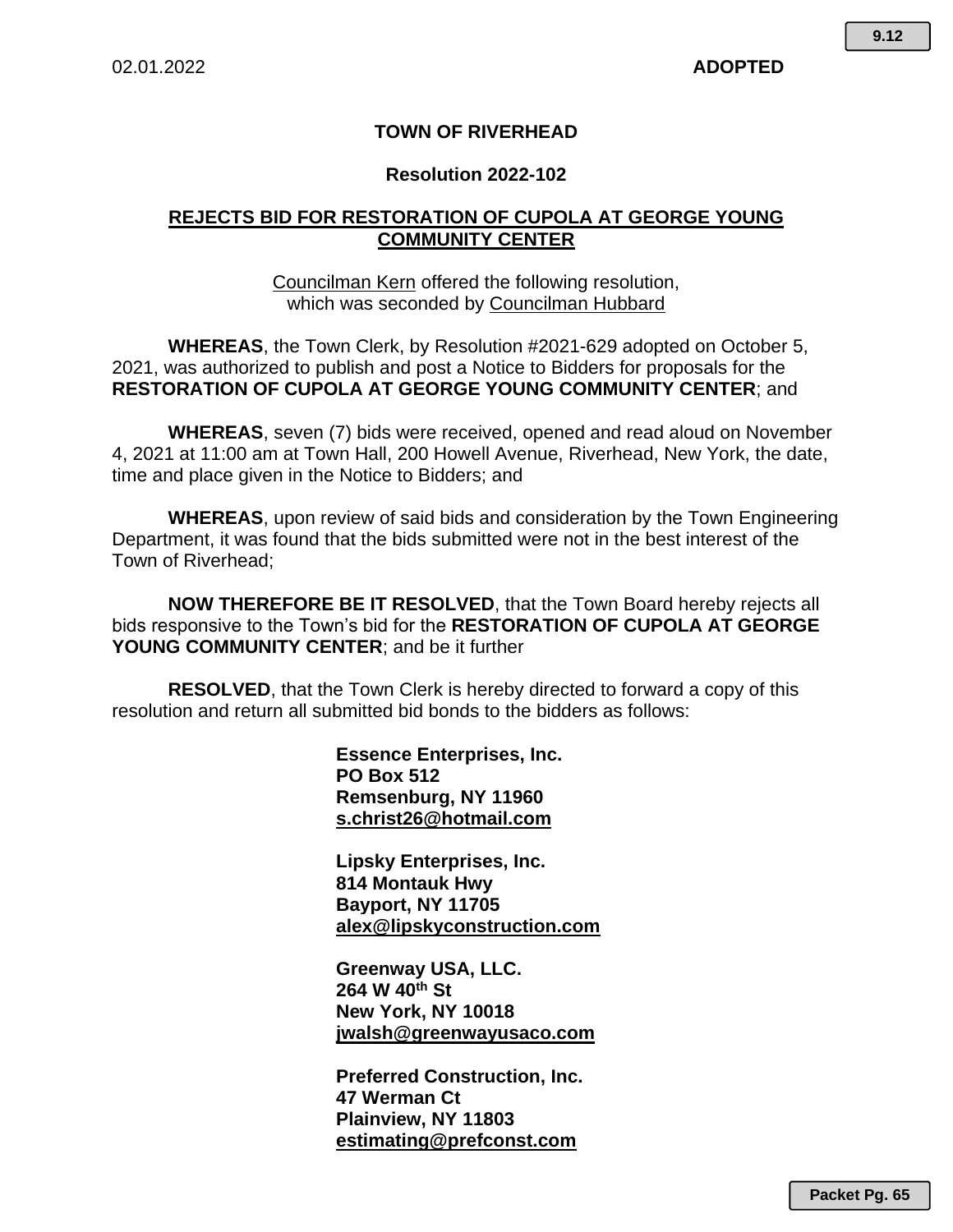**Loduca Assoc. Inc. 113 Division Ave Blue Point, NY 11715 sheryl@loducagc.com**

**Carter-Melence, Inc. PO Box 907 Sound Beach, NY 11789 4cmi@optonline.net**

as well as the Purchasing Department and the Town Engineer; and be it further

**RESOLVED**, that all Town Hall Departments may review and obtain a copy of this resolution from the electronic storage device, and if needed, a certified copy of the same may be obtained from the office of the Town Clerk.

#### **THE VOTE**

| <b>RESULT:</b> | <b>ADOPTED [UNANIMOUS]</b>                   |
|----------------|----------------------------------------------|
| MOVER:         | Robert Kern, Councilman                      |
|                | <b>SECONDER:</b> Tim Hubbard, Councilman     |
| AYES:          | Aguiar, Hubbard, Beyrodt Jr., Rothwell, Kern |

State of New York County of Suffolk } ss: Town of Riverhead

This is to certify that I, the undersigned, Town Clerk of the Town of Riverhead, County of Suffolk, State of New York, have compared the forgoing copy of a Resolution with the original now on file in this office and which was duly adopted on  $\,$  February 1, 2022

and that the same is a true and correct transcript of said Resolution and the of the whole thereof.



IN WITNESS WHEREOF, I have hereunto set my hand and the official seal of the Town of Riverhead, on February 3, 2022

Diane M. Wilhelm

, Town Clerk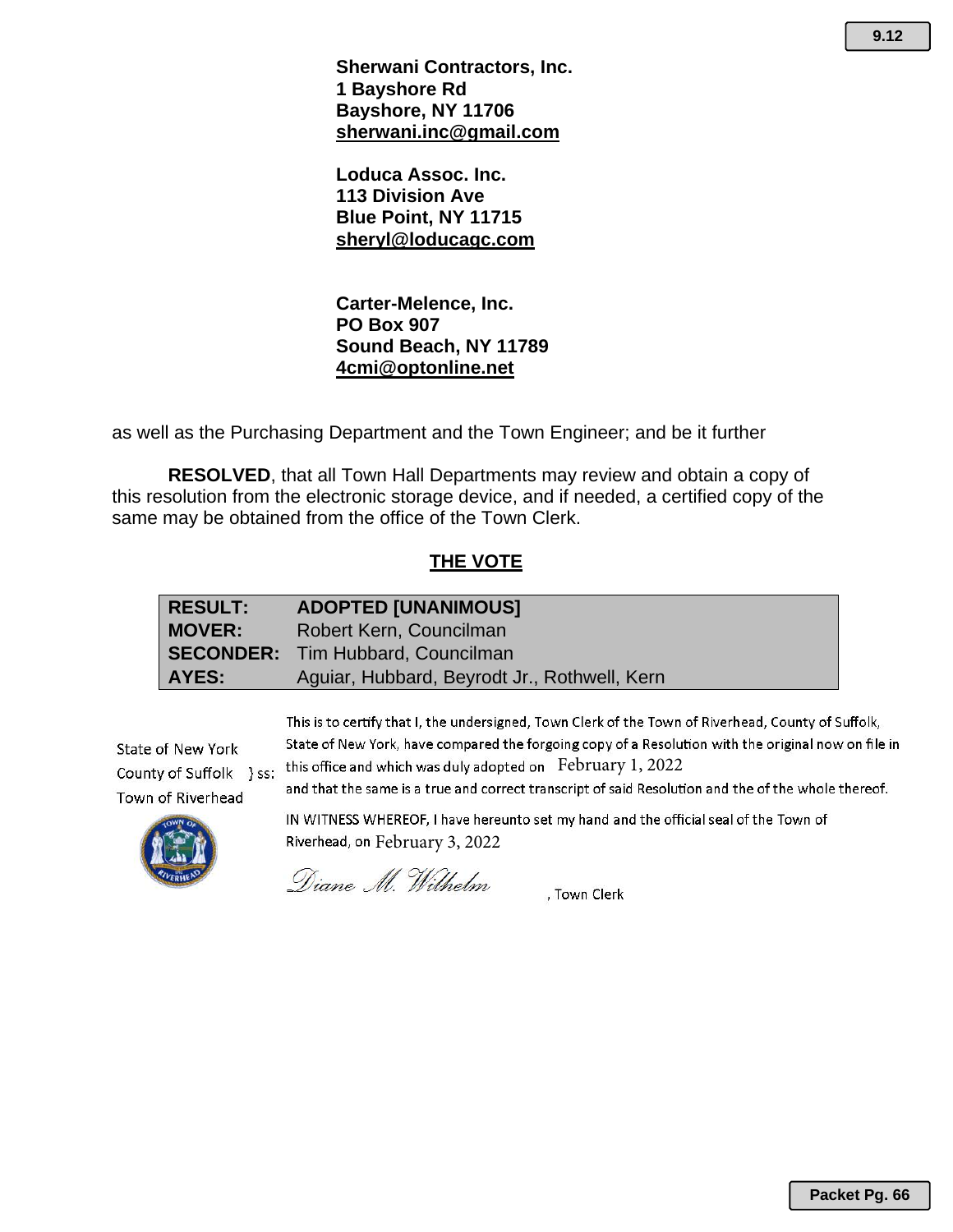# **FISCAL IMPACT STATEMENT OF PROPOSED RIVERHEAD TOWN BOARD LEGISLATION**

| Type of Legislation<br>Resolution x Local Law<br>А.                                                                                                                                                                                                                            |                                                   |                    |  |  |
|--------------------------------------------------------------------------------------------------------------------------------------------------------------------------------------------------------------------------------------------------------------------------------|---------------------------------------------------|--------------------|--|--|
| Title of Proposed Legislation: Rejects Bid for Restoration of Cupola at George Young Community Center<br><b>B.</b>                                                                                                                                                             |                                                   |                    |  |  |
| Purpose of Proposed Legislation:<br>С.                                                                                                                                                                                                                                         |                                                   |                    |  |  |
| Will the Proposed Legislation Have a Fiscal Impact?<br>Yes<br>No <u>x</u><br>D.                                                                                                                                                                                                |                                                   |                    |  |  |
| If the answer to section D is "yes", select (a) or (b) below and initial or detail as applicable:<br>Е.                                                                                                                                                                        |                                                   |                    |  |  |
| The fiscal impact can be absorbed by Town/department existing resources set forth in approved Town Annual Budget<br>(a)<br>(example:routine and budgeted procurement of goods/services)*if selecting E(a), please initial then skip items F,G and<br>complete H,I and J;<br>or |                                                   |                    |  |  |
| The description/explanation of fiscal impact is set forth as follows:<br>(b)                                                                                                                                                                                                   |                                                   |                    |  |  |
| If the answer to E required description/explanation of fiscal impact (E(b)), please describe total Financial Cost of Funding over<br>F.<br>5 Years                                                                                                                             |                                                   |                    |  |  |
| <b>Proposed Source of Funding</b><br>G.<br>Appropriation Account to be Charged:                                                                                                                                                                                                |                                                   |                    |  |  |
| Grant or other Revenue Source:                                                                                                                                                                                                                                                 |                                                   |                    |  |  |
| Appropriation Transfer (list account(s) and amount):                                                                                                                                                                                                                           |                                                   |                    |  |  |
|                                                                                                                                                                                                                                                                                |                                                   |                    |  |  |
| H. Typed Name &<br>Title of<br>Preparer: Teresa                                                                                                                                                                                                                                | I. Signature of Preparer                          | J. Date<br>1/24/22 |  |  |
| <b>Baldinucci</b>                                                                                                                                                                                                                                                              |                                                   |                    |  |  |
|                                                                                                                                                                                                                                                                                | eresa Baldinucci<br>2/1/2022<br>Teresa Baldinucci |                    |  |  |
| K. Accounting Staff<br>Name & Title                                                                                                                                                                                                                                            | L. Signature of Accounting Staff                  | M. Date<br>1/25/22 |  |  |
| William Rothaar,<br>Accounting                                                                                                                                                                                                                                                 | William Rothans                                   |                    |  |  |
| Department                                                                                                                                                                                                                                                                     | <b>William Rothaar</b>                            |                    |  |  |